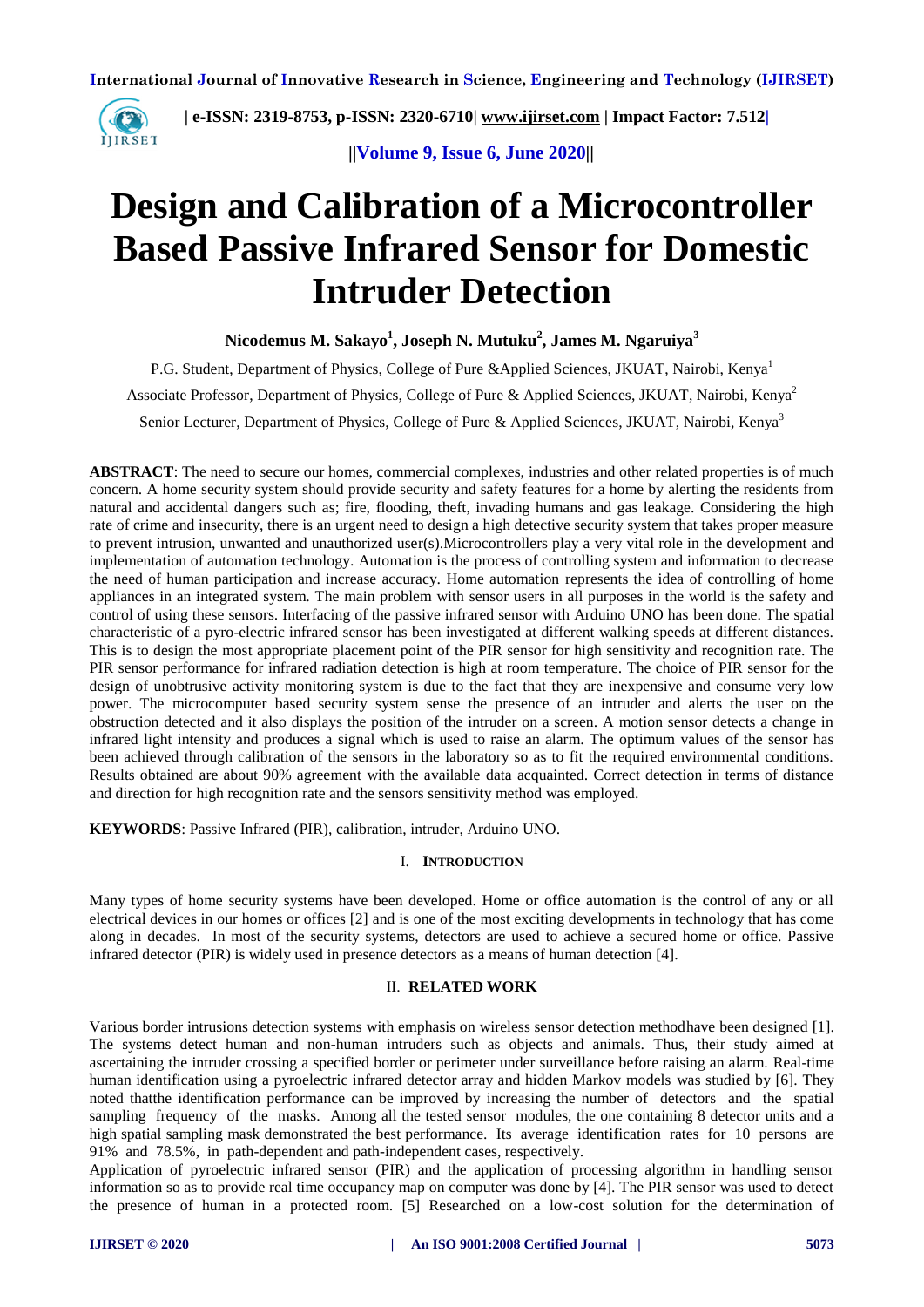

## **| e-ISSN: 2319-8753, p-ISSN: 2320-6710| [www.ijirset.com](http://www.ijirset.com/) | Impact Factor: 7.512|**

## **||Volume 9, Issue 6, June 2020||**

characteristic properties of roughly cylindrical objects like size, location, trajectory and velocity of motion, and surface reflectivity. Wireless communications network using frequency modulation technique was developed to handle data transmission through the air. The personal computer played a significant role in providing the intelligent centralized controls of the entire system. A software package was developed for visual display, control mechanism configuration, and embedded server-client application. [9] proposeda model that relates the sensor's analog output waveform to the width of sensing element, and speed of movement and distance of the subject from the PIR sensor.

[3] in their research developed an Arduino® based wireless intrusion detection using infrared (IR) sensor and global system for mobile communication (GSM). This intrusion detection system (IDS) involves a software and hardware tool used to detect unauthorized access a computer system or network. A wireless IDS performs this task exclusively for the wireless network through sensor controlling with different workstations via internet [3]. An IDS usually performs this task in one of two ways: either signature-based or anomaly based detection. Almost every IDS today is at least in part signature-based. Attacks and their tools usually have a unique signature that can be detected and/or found. This means that known attacks can be detected by looking for these signatures. The drawback with these systems is that they are easy to fool and can only detect attacks for which it has a signature. These are not often implemented, mostly because of the high amount of false alarms. An anomaly-based system develops a baseline of what it considers normal traffic. Any time it detects traffic which deviates from what it considers normal an alert is generated. The advantage is that it can catch many attacks that are new or unknown and that would never be seen by signature-based IDS [3].

All objects constantly exchange thermal energy in the form of electromagnetic radiations with their surroundings [11]. The characteristics of the radiations depend on the object and its surroundings' absolute temperature and can be analysed using black body radiations curve governed by Plank's law shown in Equation (2.1)

$$
E_{\lambda} = \frac{8\pi\pi h}{\lambda^5} \times \frac{1}{\exp(hc/kT\lambda) - 1}
$$
\n(2.1)

Where *h* isPlanck's constant, *c* is the [speed](https://www.britannica.com/science/speed-of-light) of light , (*k*) is the [Boltzmann](https://www.britannica.com/science/Boltzmann-constant) constant and *T*is absolute temperature. Figure 1 below depicts the Planck's law (coloured curves) accurately described black body.



Figure 1: Planck's law (coloured curves) accurately described black body [10]

Human bodies also emit radiation and the wavelength of these radiations can be calculated using Wein's law which is given in equation (2.2),

$$
\lambda_{\text{max}}\ (cm) = \frac{2898}{Temperature(K)}\tag{2.2}
$$

Where  $\lambda$  is wavelength of the emission in nanometre and T is the absolute temperature of the body in K. Substituting T  $= 310$  K (37<sup>o</sup>C)normal human body temperature) in (2.2), yields a value for  $\lambda$  of 9348 nm or approximately 10 µm. In fact, radiation from the human body is considered to lie in the range of 8-14μm, hence infrared sensors that are sensitive in this range would be able to detect human presence within their detection area.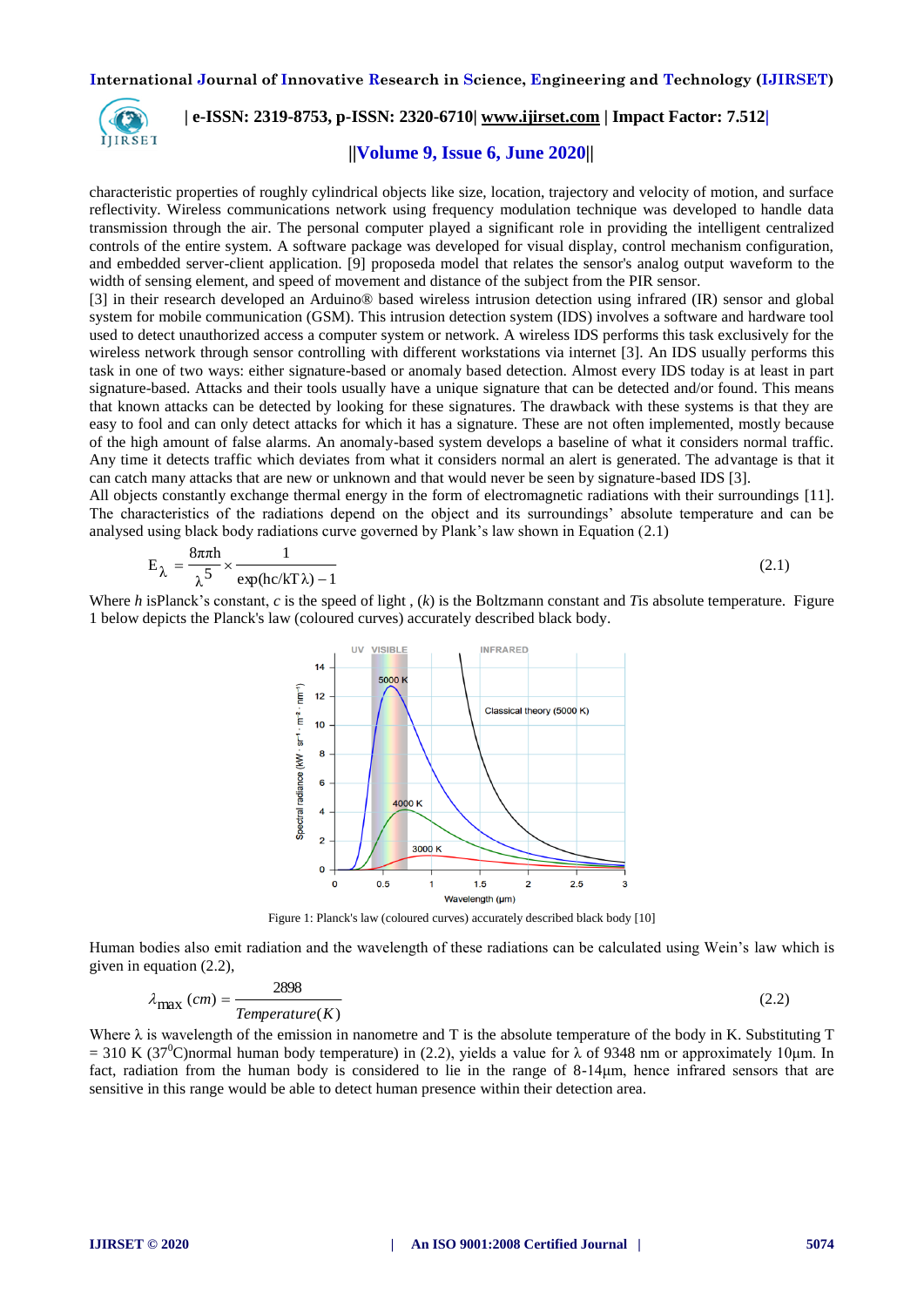

 **| e-ISSN: 2319-8753, p-ISSN: 2320-6710| [www.ijirset.com](http://www.ijirset.com/) | Impact Factor: 7.512|**

 **||Volume 9, Issue 6, June 2020||** 

#### **2.1 Infrared Sensor Module**

Figure 2 below shows the electromagnetic spectrum.



Figure 2: Types of electromagnetic radiation (https://www.britannica.com > science > electromagnetic-spectrum)

Radio waves, infrared rays, visible light, ultraviolet rays, X-rays, and gamma rays are all types of electromagnetic radiation. Infrared radiation exists in the electromagnetic spectrum at a wavelength that is longer than visible light and smaller than microwaves. Infrared radiation cannot be seen but it can be detected. Objects that generate heat also generate infrared radiation including animals and the human body whose radiation is strongest at a wavelength of 9.4 µm.PIR sensors allow one to sense motion, almost always used to detect whether a human has moved in or out of the sensors range. (https://www.elprocus.com)

#### **2.2 The Passive Infrared (PIR) Sensor**

Figure 2 below shows the internal schematic diagram. There is a junction gate field-effect transistor (JFET) which has very low-noise and buffers the extremely high impedance of the sensors. The infrared radiation (IR) sensor used in this study is housed in a hermetically sealed metal can to improve noise/temperature/humidity immunity. There is a window made of IR-transmissive material (typically coated silicon since that is very easy to come by) that protects the sensing element. Behind the window are the two balanced sensors.



Figure 2: Internal schematic diagram of passive infrared sensor [7]

All PIR modules are characterized by three outgoing cables connected to three PIN placed on the edge of the board.one of the pin is for the power supply **source**, another pin is the ground, and the last is for the detection signal (**drain**). This PIN will emit a signal every time a movement is detected by the PIR sensor.

#### **2.3 Function of PIRs**

The PIR is a pyroelectric sensor made of a crystalline material that generates a surface electric charge when exposed to heat in the form of infrared radiation (IR). When the amount of radiation striking the crystal changes, the amount of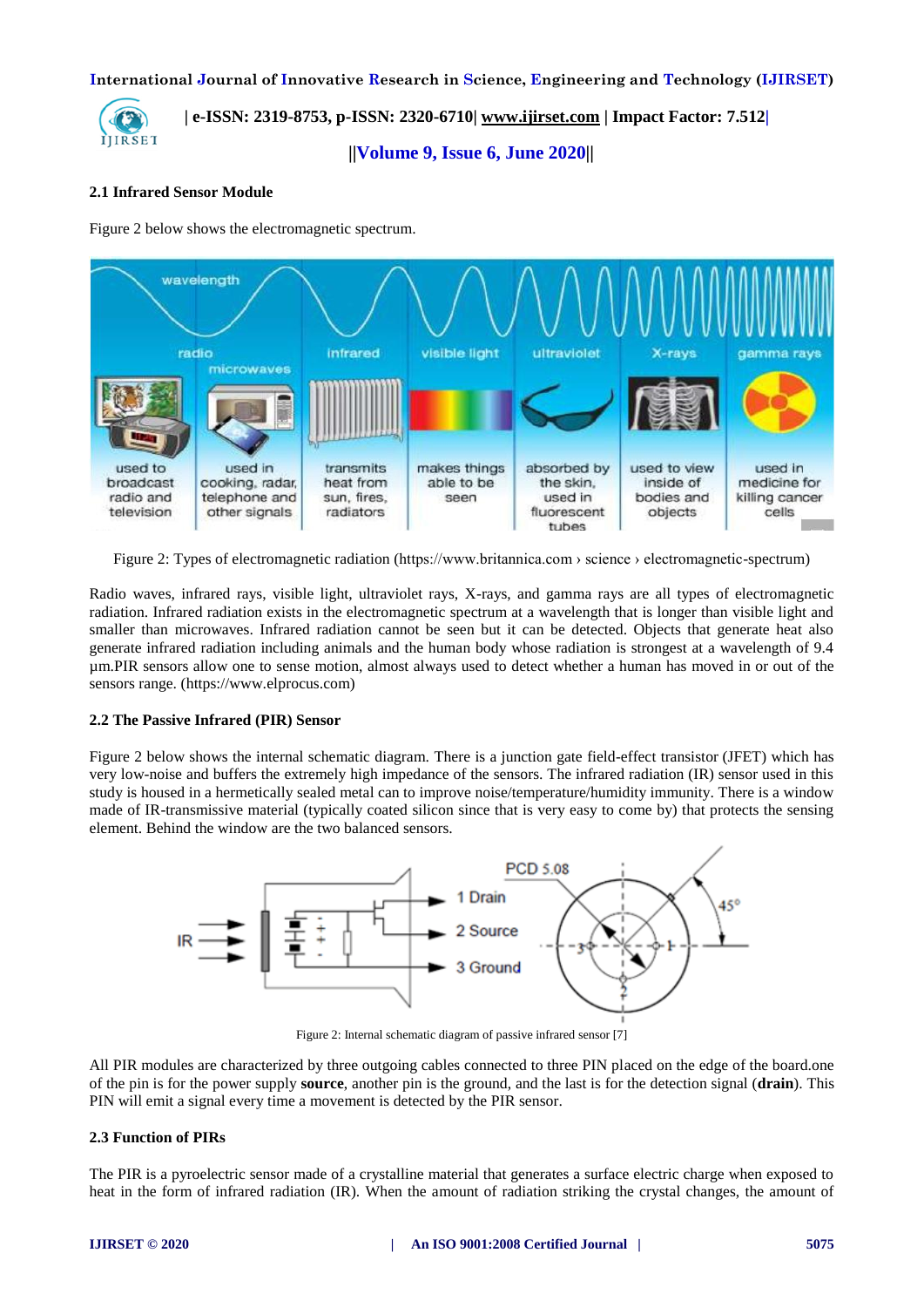

# **| e-ISSN: 2319-8753, p-ISSN: 2320-6710| [www.ijirset.com](http://www.ijirset.com/) | Impact Factor: 7.512|**

#### **||Volume 9, Issue 6, June 2020||**

charge also changes and can then be measured with a sensitive FET device built into the sensor. The PIR sensor consists of two slots A and B as shown in Figure 3. Each slot is made of a fused silica which is sensitive to IR. When the sensor is idle, both slots will detect the same amount of IR which corresponds to the ambient amount radiated. In case of environmental conditions such as temperature changes and sunlight which affects both elements simultaneously and produce the same amount of output from each element but of opposing polarity and will therefore be cancelled. The sensor produces a change in its output voltage when one of its elements is exposed to a change in radiation as the other is idle.





Once the motion of warm body is detected, a positive differential change between the two slots is detected as a signal and recorded. When the warm body leaves the sensing area, the reverse will happen, whereby the sensor generates a negative differential change which can be detected. These change pulses are what is detected.

#### **2.4 Sensing area coverage**

The PIR sensor has a lens which can change the breadth, range, and sensing pattern of the sensor very easily. Usually we'd like to have a detection area that is much larger and allows the infrared radiation to cause a signal in the sensor. When a lens is not used in front of a sensor and an IR emitting body is close to the sensor, about 3 or 4 feet and it moves across the front of the sensor, the radiated IR will expose one element more than the other and a voltage output will result. However, when the IR emitting body is further away from the sensor and its radiation pattern becomes blurred and both elements are exposed more equally, resulting in no voltage output. Placing a lens in front of the sensor extends its detection range. For this reason the sensors are actually Fresnel lenses. The Fresnel lens condenses light, providing a larger range of IR to the sensor. To make it cheaper and affordable we have used a simple lens such as those found in a camera to compare sensitivity and area coverage.

#### III. **METHODOLOGY**

This study aimed at assessing the impact of three factors on the proximity and placement point of the PIR sensor for high recognition rate and the sensors sensitivity i.e., the height of sensor location, the vertical distance between the PIR node and movement of the human body, viz: (i) across the detection area at different distances for different walking speeds (ii) walking towards the detector and (iii) walking away from the detector at different angles. The size of the area is  $7 \text{ m} \times 7 \text{ m}$ . The sensors heights are set to 0.5, 1.0, 1.5 and 1.8 m above the ground. Among these heights, 0.5, 1.0, 1.5 and 1.8 m correspond to the part of the human knee, the human hand swing, the human chest and the human head, respectively. In this experiment, the test objects were 5 young adults aged between 25–32 years old. The heights of different human bodies are shown in Table 1. The test objects were required to walk along the predefined six lines marked as A, B, C, D, E and F at different speeds.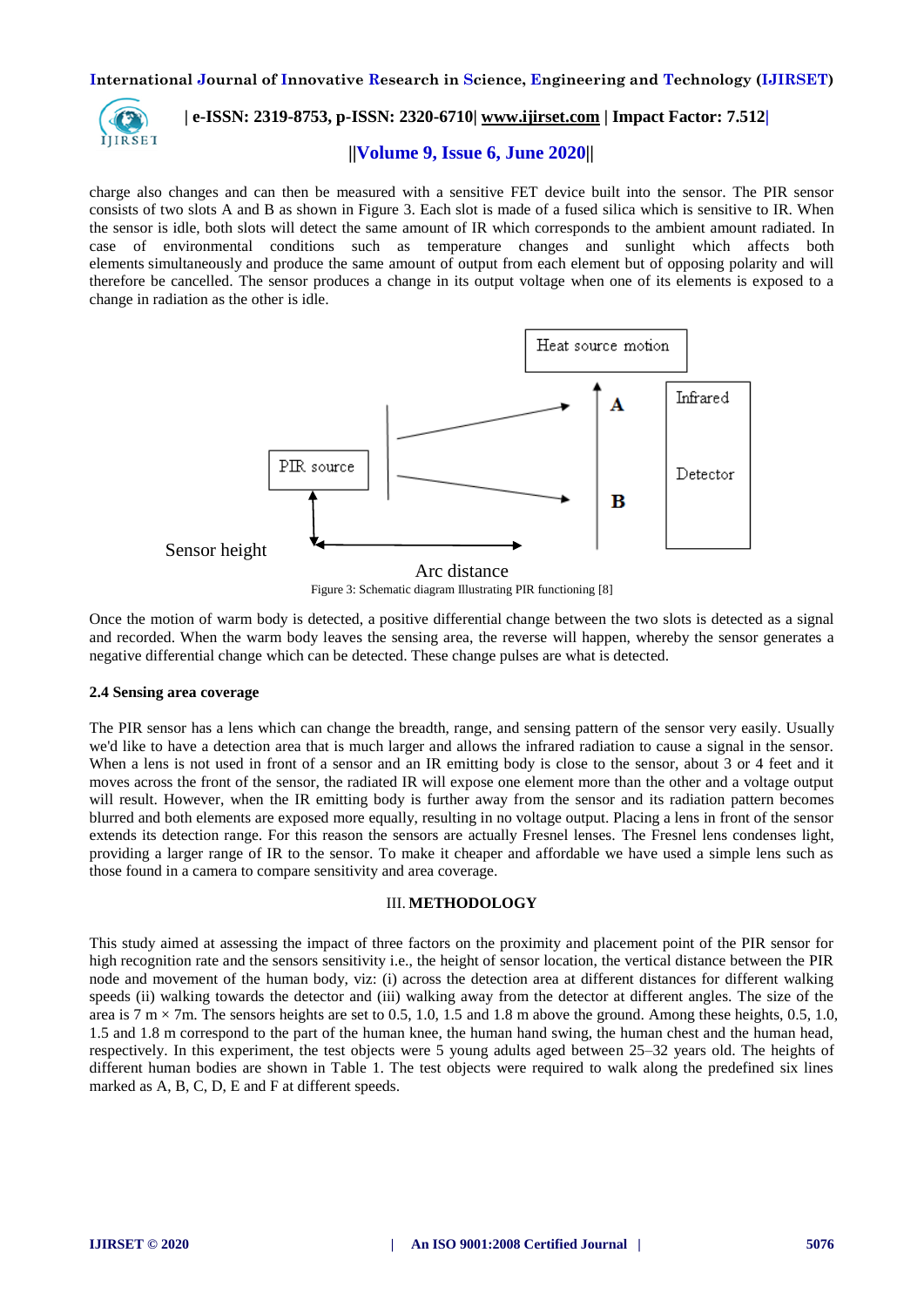

## **| e-ISSN: 2319-8753, p-ISSN: 2320-6710| [www.ijirset.com](http://www.ijirset.com/) | Impact Factor: 7.512|**

## **||Volume 9, Issue 6, June 2020||**

| Object       | Height(m) | Step distance (m) |
|--------------|-----------|-------------------|
| A            | 1.7       | 0.5               |
| B            | 1.74      | 0.52              |
| $\mathsf{C}$ | 1.69      | 0.5               |
| D            | 1.64      | 0.41              |
| E            | 1.6       | 0.37              |

Table 1: Attribute Features of Experiment Object

As the subject walks through each arc or radial line for the PIR detector, the output from all the objects are recorded. Five analog signals from the detector are sensed and weighted equally. The results considered for the analysis are calculated using equation (3.1).

 $V_i = V_1 + V_2 + V_3 + V_4 + V_5$ 

Where  $V_1$ ,  $V_2$ ,  $V_3$ ,  $V_4$  and  $V_5$  are the raw output voltages for objects A, B, C, D and E. The root mean square value of a detector output voltage is calculated over an arc or radial line using equation (3.2).

$$
V_i = \sqrt{\frac{\sum_{i=1}^n v_i^2}{n}}\tag{3.2}
$$

Where  $V_i$  is the detector output from equation (3.1)over an arc / radial line; and n is the number of detector data points on a given arc/radial line.

#### IV.**EXPERIMENTAL RESULTS**

To prove our approach, we recorded several passages for each of the four classes that we wanted to recognize. The results were collected and recorded as tabulated in different tables discussed below.

|                      |                     | Voltage (v)           |                     |  |
|----------------------|---------------------|-----------------------|---------------------|--|
| Arc radius in meters | <b>Slow walking</b> | <b>Normal walking</b> | <b>Fast walking</b> |  |
|                      | 1.95                | 1.9                   | 1.42                |  |
| 2                    | 1.96                | 1.93                  | 1.51                |  |
| 3                    | 1.99                | 1.98                  | 1.61                |  |
|                      | 1.94                | 1.89                  | 1.58                |  |
|                      | 1.82                | 1.8                   | 1.31                |  |
| 6                    | 1.79                | 1.73                  | 1.18                |  |

Table 2: Sensitivity of the PIR sensor placed 0.5 m above the ground for different walking speeds

Figure 4 below shows the results of voltage against distance for different walking rates.In Figure 4 detector output for slow and normal walking rates between 1 to 3 meters increase with increase in distance. From 3 to 6 meters the output is inversely proportional to distance. This shows that detector sensitivity and recognition rate is quite high when the object is walking at slow speed and in between 1 to 3 meters. The output of fast walking shows detector sensitivity and recognition rate is quite low. The output of all walking rates decrease from 3m to 6 m. This show that the detector sensitivity and recognition rate is quite low as the distance increases from 4 meters.

Table 3 depicts the output when the PIR sensor was at a height of 1.0 m above the ground.

(3.1)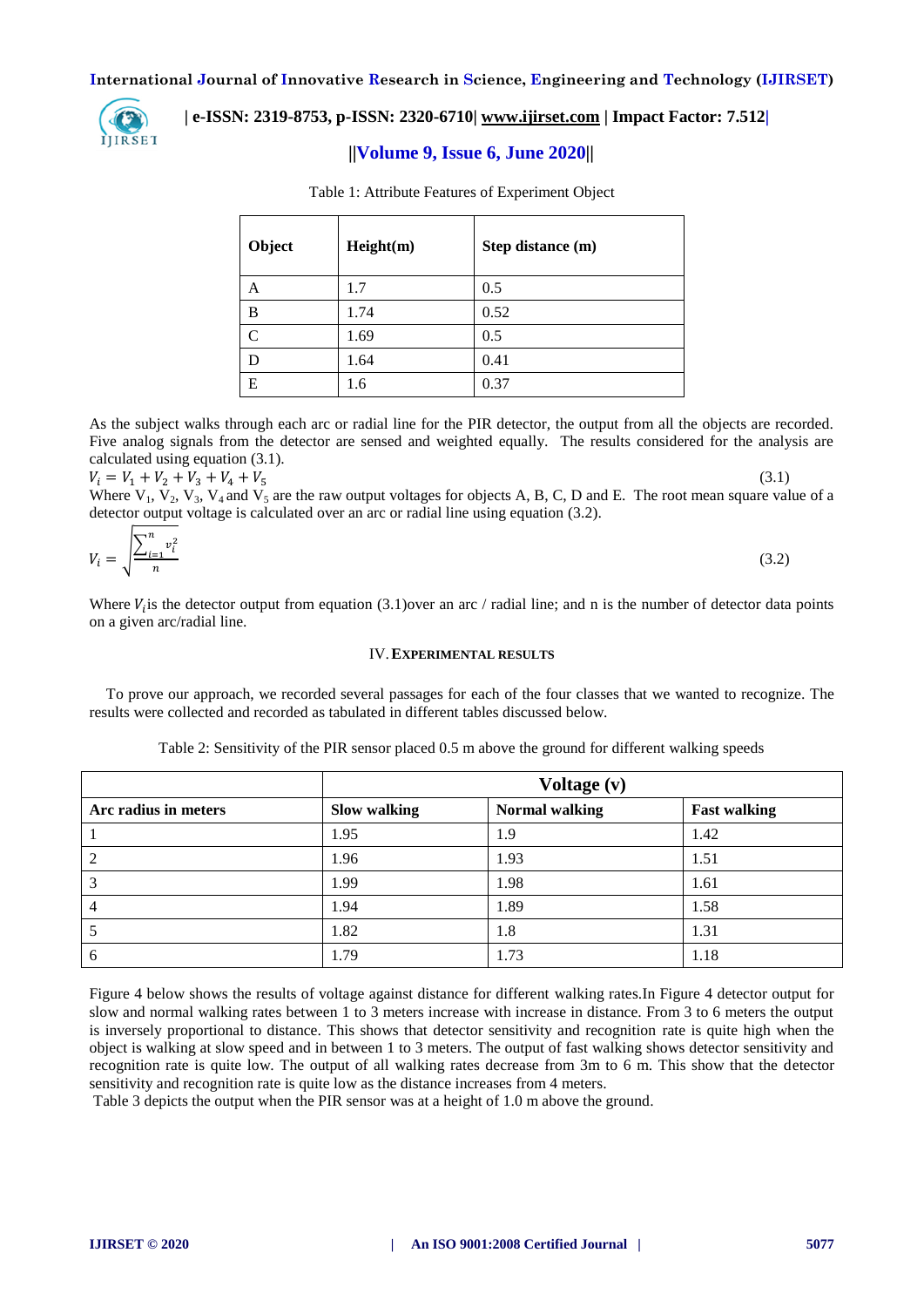

 **| e-ISSN: 2319-8753, p-ISSN: 2320-6710| [www.ijirset.com](http://www.ijirset.com/) | Impact Factor: 7.512|**

 **||Volume 9, Issue 6, June 2020||** 



Figure 4: The root mean square value of detector voltage at different distances at different walking speed

Table 3 below shows the Output when the PIR sensor was at a height of 1.0 m above the ground.

|                        | Voltage (v)  |                       |                     |
|------------------------|--------------|-----------------------|---------------------|
| Distance in metres (m) | Slow walking | <b>Normal walking</b> | <b>Fast walking</b> |
|                        | 2.6          | 2.55                  | 2.2                 |
|                        | 2.65         | 2.62                  | 2.25                |
|                        | 2.8          | 2.73                  | 2.32                |
|                        | 2.56         | 2.48                  | 2.18                |
|                        | 2.48         | 2.34                  | 2.13                |
| b                      | 2.36         | 2.29                  | 2.05                |

Table 3: Output when the PIR sensor was at a height of 1.0 m above the ground.

Figure 5 shows the root mean square value of detector voltage at different distances at different walking speeds. Figure 5 shows the output characteristics of the sensor when placed at 1.0 m above the ground. The characteristics of the walking rate curves tend to be similar to the ones of figure 4 but differ with the output values. The detector sensitivity and recognition rate when the sensor is placed at 1.0 meter height is higher compared to when is placed at 0.5 meters. This may be attributed to the hands movement.



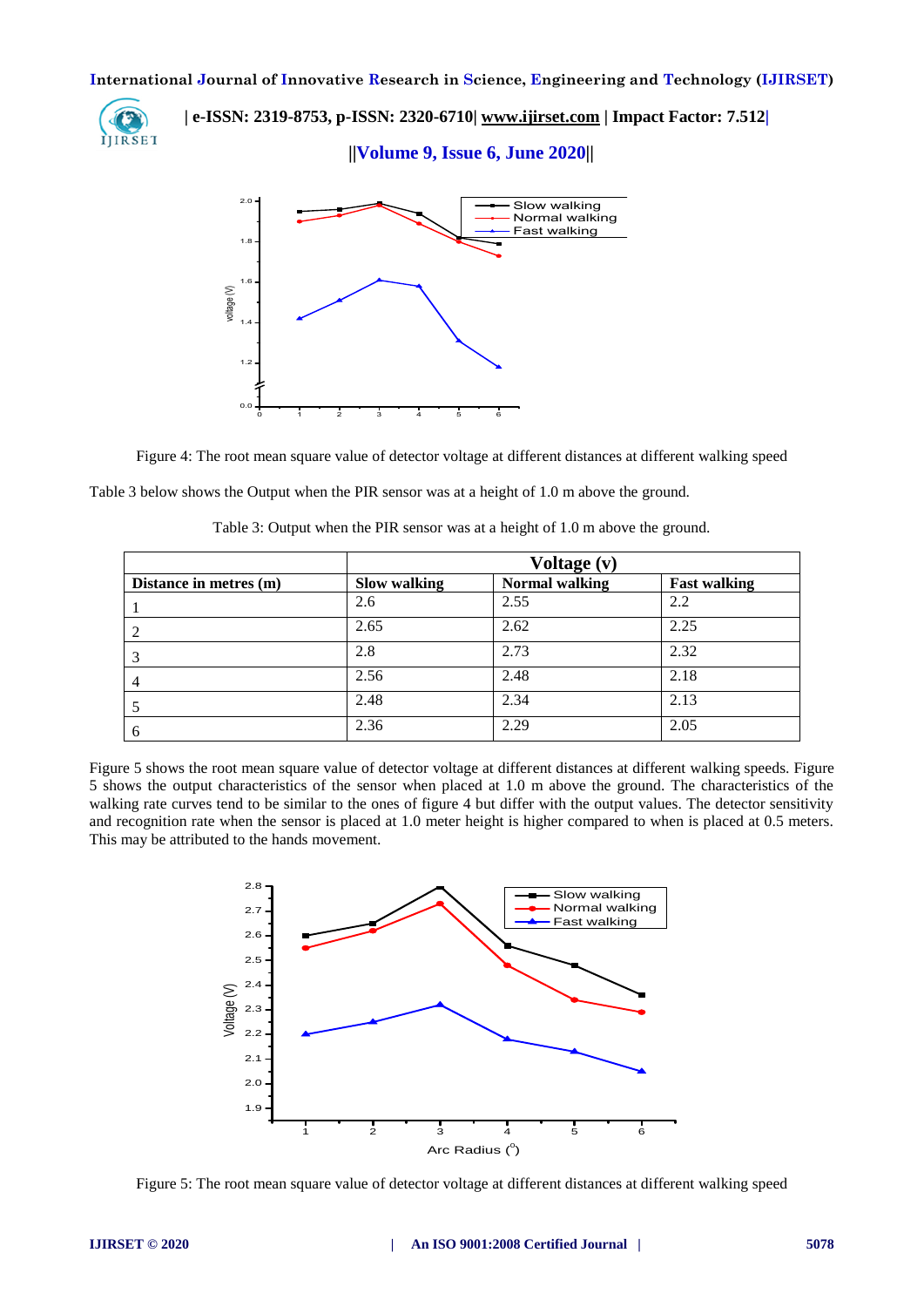

## **| e-ISSN: 2319-8753, p-ISSN: 2320-6710| [www.ijirset.com](http://www.ijirset.com/) | Impact Factor: 7.512|**

## **||Volume 9, Issue 6, June 2020||**

Table 4 depicts the results when the PIR sensor was at a height of 1.5 m above the ground.

|                       | Voltage (v)  |                       |                     |  |
|-----------------------|--------------|-----------------------|---------------------|--|
| Arc radius in meters  | Slow walking | <b>Normal walking</b> | <b>Fast walking</b> |  |
| 1                     | 1.99         | 1.91                  | 1.87                |  |
| 2                     | 2.01         | 1.96                  | 1.91                |  |
| 3                     | 2.08         | 2.05                  | 1.93                |  |
| $\overline{4}$        | 2.04         | 2.03                  | 1.88                |  |
| 5                     | 2.01         | 1.96                  | 1.83                |  |
| 6                     | 1.98         | 1.9                   | 1.82                |  |
| Mean                  | 2.018        | 2.038                 | 1.920               |  |
| <b>Median</b>         | 2.020        | 2.050                 | 1.905               |  |
| <b>Std.</b> deviation | 0.113        | 0.080                 | 0.092               |  |

Table 4: Results when the PIR sensor was at a height of 1.5 m above the ground.

Figure 6 shows the root mean square value of detector voltage at different distances at different walking speed. This shows that detector sensitivity and recognition rate is quite high when the object is walking at slow speed and in between 1 to 3 meters. The output is higher than when the sensor is placed at 0.5 meters but less than when the sensor is placed at 1 meter. This can be attributed to the sufficient time the sensor IR is allowed to interact with the human IR.



Figure 6: The root mean square value of detector voltage at different distances at different walking speed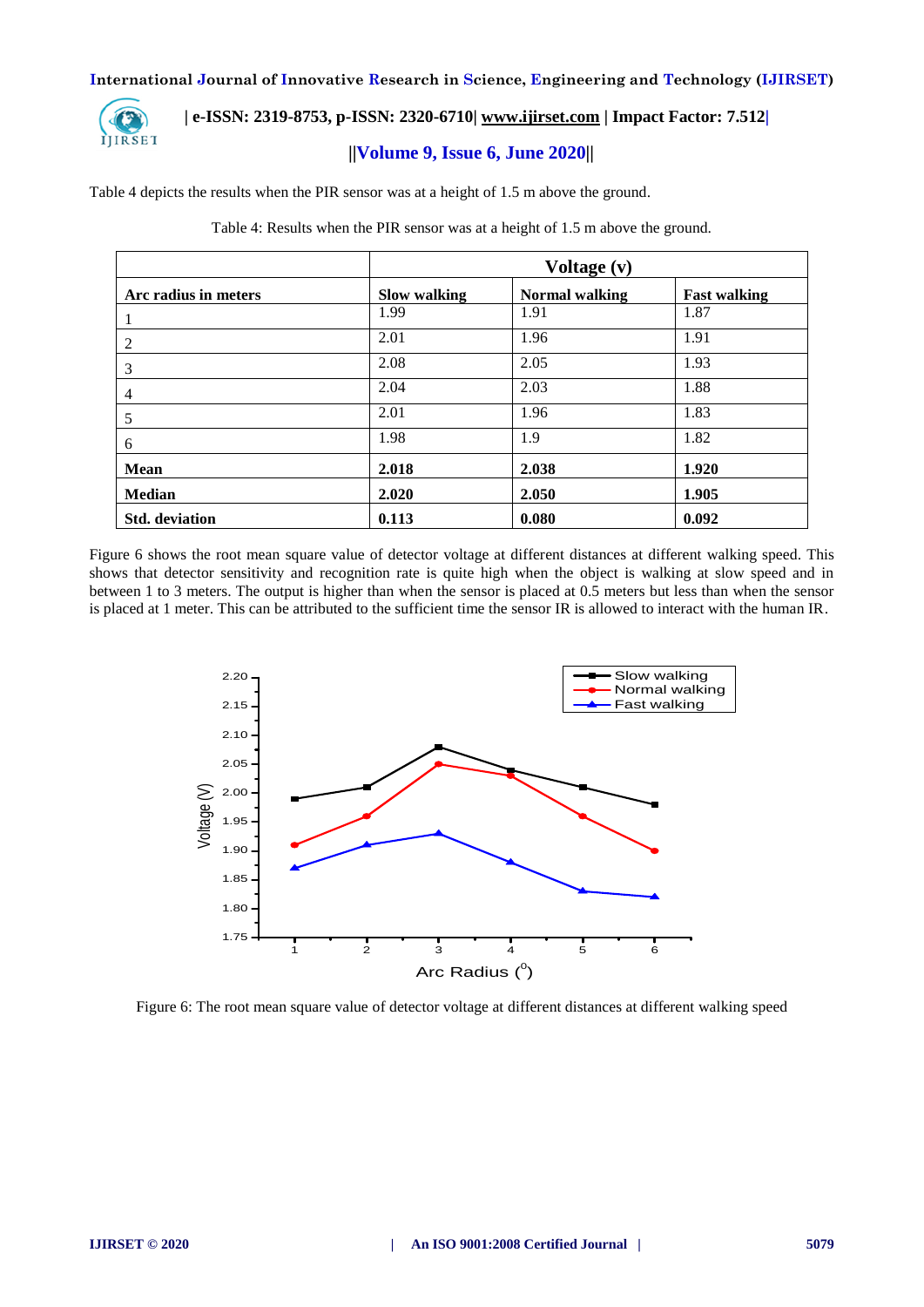

## **| e-ISSN: 2319-8753, p-ISSN: 2320-6710| [www.ijirset.com](http://www.ijirset.com/) | Impact Factor: 7.512|**

## **||Volume 9, Issue 6, June 2020||**

Table 5 below shows the results when the PIR sensor was at a height of 1.8 m above the ground

Table 5: Results when the PIR sensor was at a height of 1.8 m above the ground.

|                       | Voltage (V)         |                       |                     |  |
|-----------------------|---------------------|-----------------------|---------------------|--|
| Distance in meters(m) | <b>Slow walking</b> | <b>Normal walking</b> | <b>Fast walking</b> |  |
| 1                     | 0.99                | 0.91                  | 0.81                |  |
| $\overline{2}$        | 1.02                | 0.98                  | 0.92                |  |
| 3                     | 1.11                | 1.04                  | 0.99                |  |
| 4                     | 1.16                | 1.12                  | 1.03                |  |
| 5                     | 1.08                | 1.11                  | 1.01                |  |
| 6                     | 1.00                | 1.1                   | 0.98                |  |
| Mean                  | 1.060               | 1.043                 | 0.957               |  |
| <b>Median</b>         | 1.05                | 1.07                  | 0.985               |  |
| <b>Std.</b> deviation | 0.062               | 0.077                 | 0.074               |  |

Figure 7 below shows the root mean square value of detector voltage at different distances at different walking speed. The output trend of the sensor placed at 1.8 meters differs with the ones of 0.5, 1.0 and 1.5 meters. This is because it only corresponds to the human head. The detector sensitivity and recognition rate is below 1.2 V hence quite low. The sensitivity for the movements towards and moving away from the detector was tested for slow, normal and fast walking speed.







Figure 8: Different walk–away and walk towards arc radius in degrees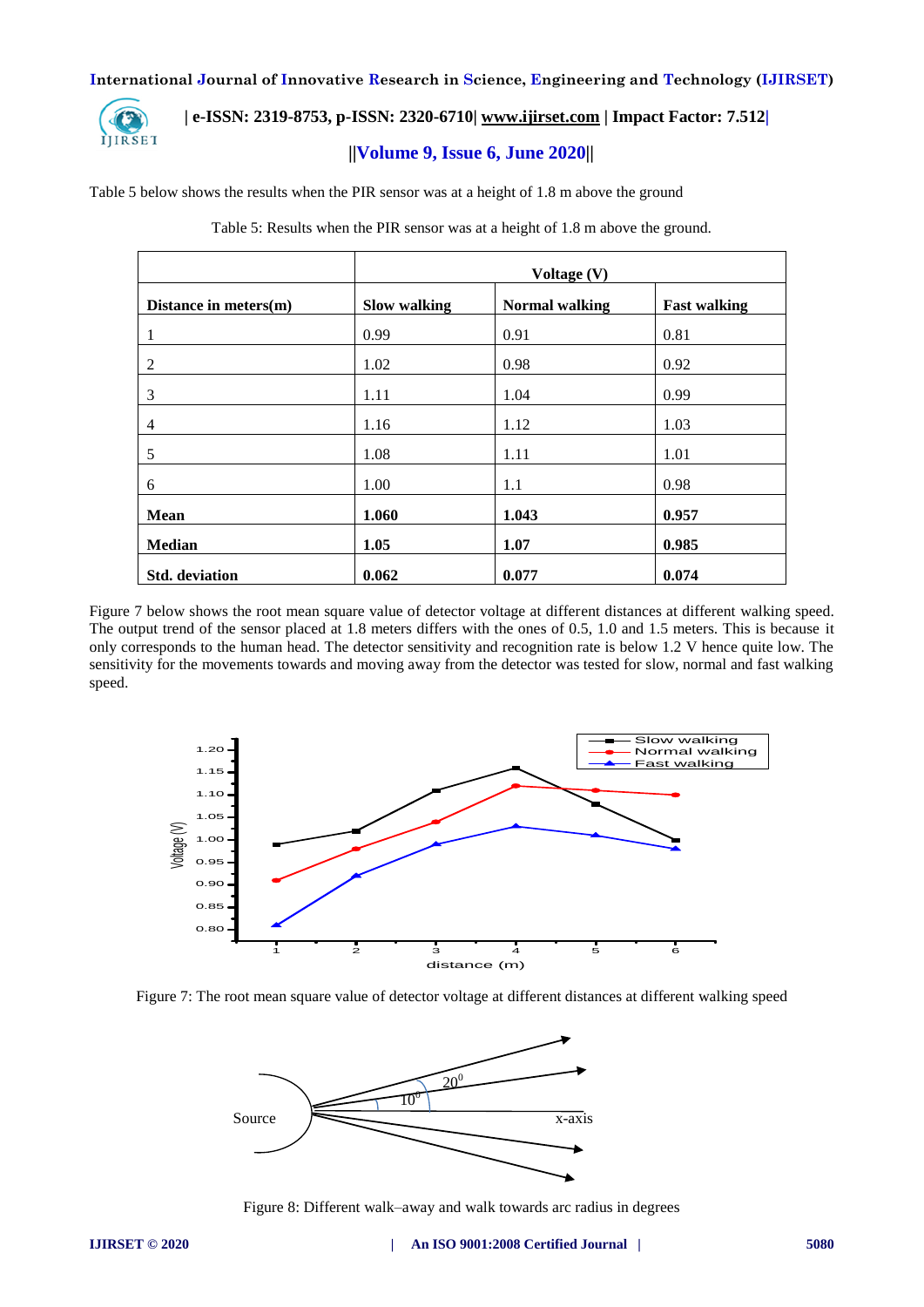

## **| e-ISSN: 2319-8753, p-ISSN: 2320-6710| [www.ijirset.com](http://www.ijirset.com/) | Impact Factor: 7.512|**

## **||Volume 9, Issue 6, June 2020||**

Table 6 below depicts walking towards the PIR sensor at different angels. The PIR sensor was positioned at 0.5 m above the ground.

Table 6: Walking towards the PIR sensor at different angels. The PIR sensor was positioned at 0.5 m above the ground.

|                       | Voltage (v)  |                       |                     |  |
|-----------------------|--------------|-----------------------|---------------------|--|
| Arc radius in degrees | Slow walking | <b>Normal walking</b> | <b>Fast walking</b> |  |
| 10.00                 | 1.1          | 1.06                  |                     |  |
| 20.00                 | 1.21         | 1.12                  | 1.08                |  |
| 30.00                 | 1.33         | 1.32                  | 1.16                |  |
| 40.00                 | 1.37         | 1.34                  | 1.18                |  |
| 50.00                 | 1.38         | 1.36                  | 1.21                |  |
| 60.00                 | 1.38         | 1.36                  | 1.22                |  |
| 70.00                 | 1.36         | 1.34                  | 1.17                |  |
| 80.00                 | 1.27         | 1.26                  | 1.13                |  |
| 90.00                 | 1.24         | 1.21                  | 1.05                |  |
| 100.00                | 1.18         | 1.12                  | 1.02                |  |



Figure 8: Detector sensitivity at different angles when the subject walked towards the detector at different walking speeds sensor placed at 0.5m

Figures 8 to 11 show detector sensitivities at distance of 0.5m ,1.0 m, ,1.5 m and 1.8 m respectively. It is observed that Figure 8 above shows that the detector sensitivity is relatively constant from  $30^{\circ}$  to  $70^{\circ}$  when the movement is towards the detector at slow and normal walking speed and is quite poor at the extreme ends. The highest output of all walking rates is at 50°. The sensor output is reduced for fast walking speed compared to the normal or slow walking. Table 7 below shows walking towards the PIR sensor at different angels. The PIR sensor was positioned at 1.0 m above the ground.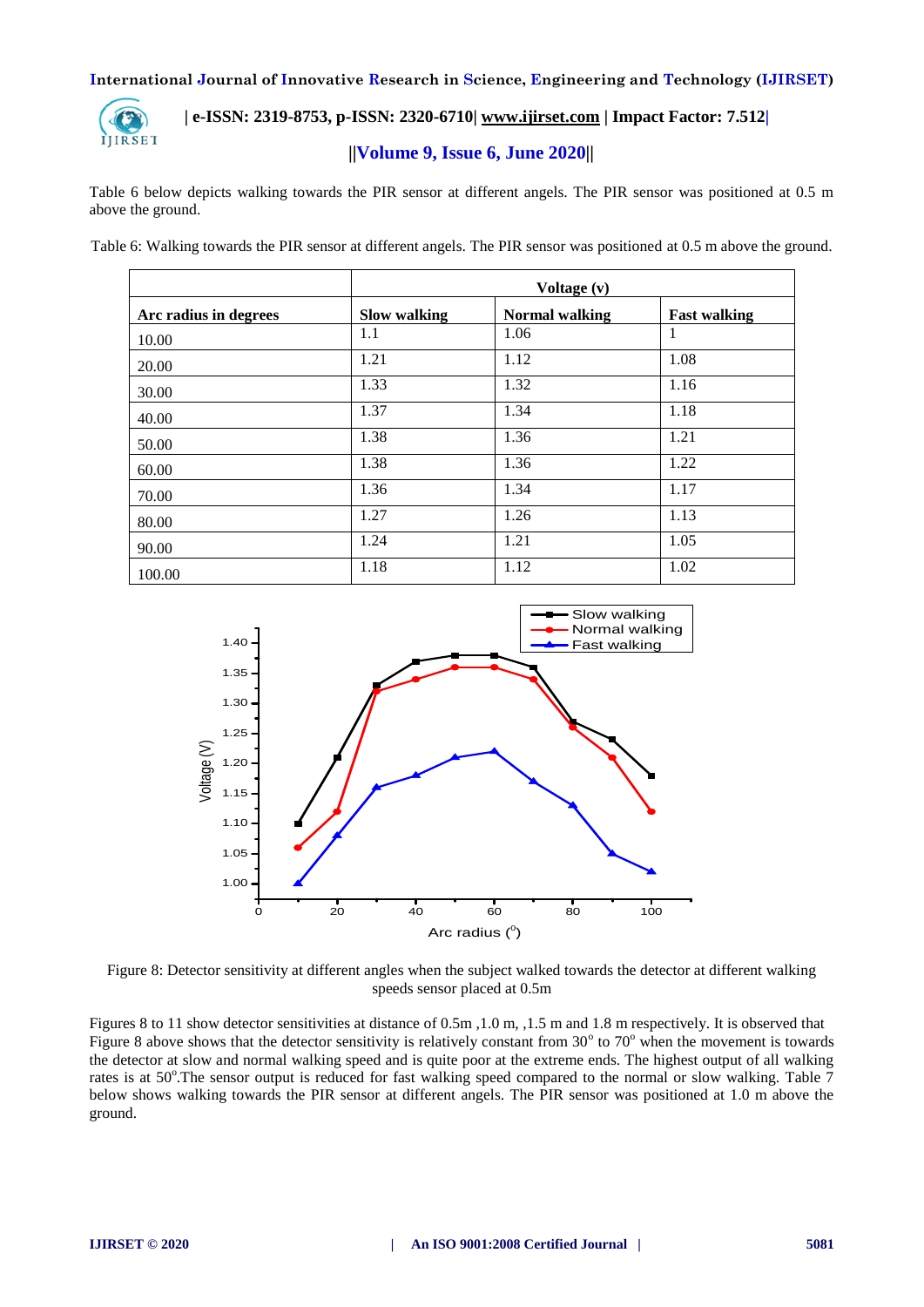

# **| e-ISSN: 2319-8753, p-ISSN: 2320-6710| [www.ijirset.com](http://www.ijirset.com/) | Impact Factor: 7.512|**

## **||Volume 9, Issue 6, June 2020||**

Table 7 below depicts the Walking towards the PIR sensor at different angels. The PIR sensor was positioned at 1.0 m above the ground.

Table 7: Walking towards the PIR sensor at different angels. The PIR sensor was positioned at 1.0 m above the ground.

|                        |                     | Voltage (v)           |                     |  |
|------------------------|---------------------|-----------------------|---------------------|--|
| Arc radiation in $(°)$ | <b>Slow walking</b> | <b>Normal walking</b> | <b>Fast walking</b> |  |
| 10                     | 1.12                | 1.1                   | 1.02                |  |
| 20                     | 1.21                | 1.18                  | 1.13                |  |
| 30                     | 1.31                | 1.25                  | 1.18                |  |
| 40                     | 1.34                | 1.31                  | 1.23                |  |
| 50                     | 1.41                | 1.38                  | 1.25                |  |
| 60                     | 1.35                | 1.37                  | 1.22                |  |
| 70                     | 1.3                 | 1.29                  | 1.12                |  |
| 80                     | 1.23                | 1.19                  | 1.09                |  |
| 90                     | 1.16                | 1.1                   | 1.01                |  |
| 100                    | 1.12                | 1.1                   | 1.02                |  |
| <b>Mean</b>            | 1.249               | 1.17                  | 0.962               |  |
| <b>Median</b>          | 1.24                | 1.25                  | 1.01                |  |
| <b>STDDEV</b>          | 0.113               | 0.165                 | 0.173               |  |

Figure 9 shows that the detector sensitivity is relatively constant from  $30^{\circ}$  to  $80^{\circ}$  when the movement is towards the detector at all speeds.



Figure 9: Detector sensitivity at different angles when the subject walked towards the detector at different walking speeds sensor placed at 1m.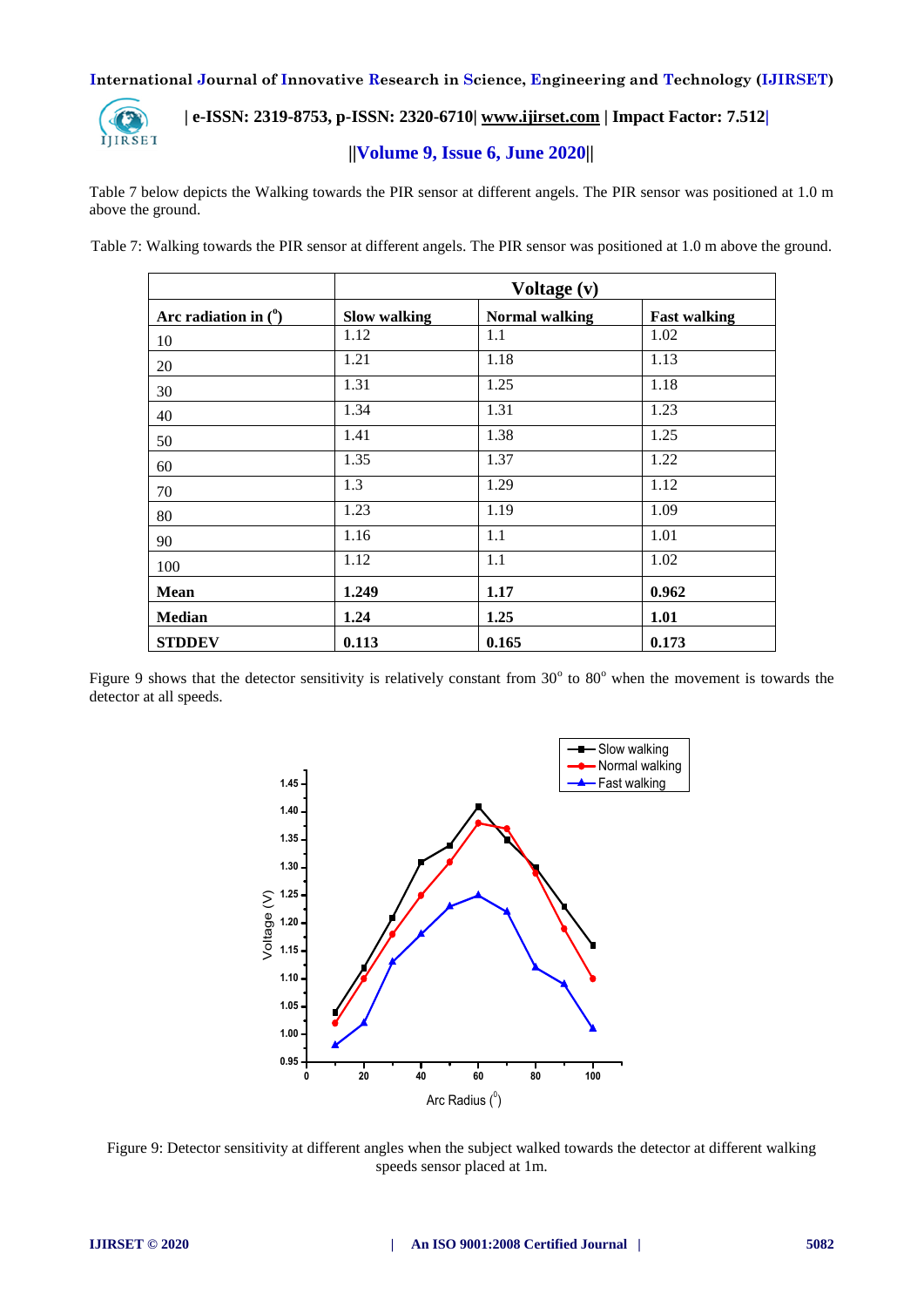

 **| e-ISSN: 2319-8753, p-ISSN: 2320-6710| [www.ijirset.com](http://www.ijirset.com/) | Impact Factor: 7.512|**

## **||Volume 9, Issue 6, June 2020||**

Table 8 below shows walking towards the PIR sensor at different angels. The PIR sensor was positioned at 1.5 m above the ground.

Table 8: Walking towards the PIR sensor at different angels. The PIR sensor was positioned at 1.5 m above the ground.

|                     |                     | Voltage (v)           |                     |  |
|---------------------|---------------------|-----------------------|---------------------|--|
| Arc radiation in cm | <b>Slow walking</b> | <b>Normal walking</b> | <b>Fast walking</b> |  |
| 10                  | 0.92                | 0.91                  | 0.87                |  |
| 20                  | 1.03                | 0.99                  | 0.92                |  |
| 30                  | 1.09                | 1.15                  | 0.97                |  |
| 40                  | 1.16                | 1.12                  | 0.98                |  |
| 50                  | 1.18                | 1.15                  | 0.98                |  |
| 60                  | 1.13                | 1.1                   | 0.97                |  |
| 70                  | 1.01                | 1.02                  | 0.92                |  |
| 80                  | 0.94                | 0.93                  | 0.87                |  |
| 90                  | 0.89                | 0.9                   | 0.82                |  |
| 100                 | 0.86                | 0.84                  | 0.79                |  |
| <b>Mean</b>         | 1.102               | 1.024                 | 0.805               |  |
| <b>Median</b>       | 1.09                | 1.1                   | 0.86                |  |
| <b>STDDEV</b>       | 0.114               | 0.165                 | 0.174               |  |

Figure 10 shows the root mean square value of detector voltage at different distances at different walking speed. Figure 10 shows that the detector sensitivity overlapping in between the slow and normal speed. This may be attributed to the movement of the hands.The sensor output is reduced for fast walking speed compared to the normal or slow walking.



Figure 10: Detector sensitivity at different angles when the subject walked towards the detector at different walking speeds sensor placed at 1.5m.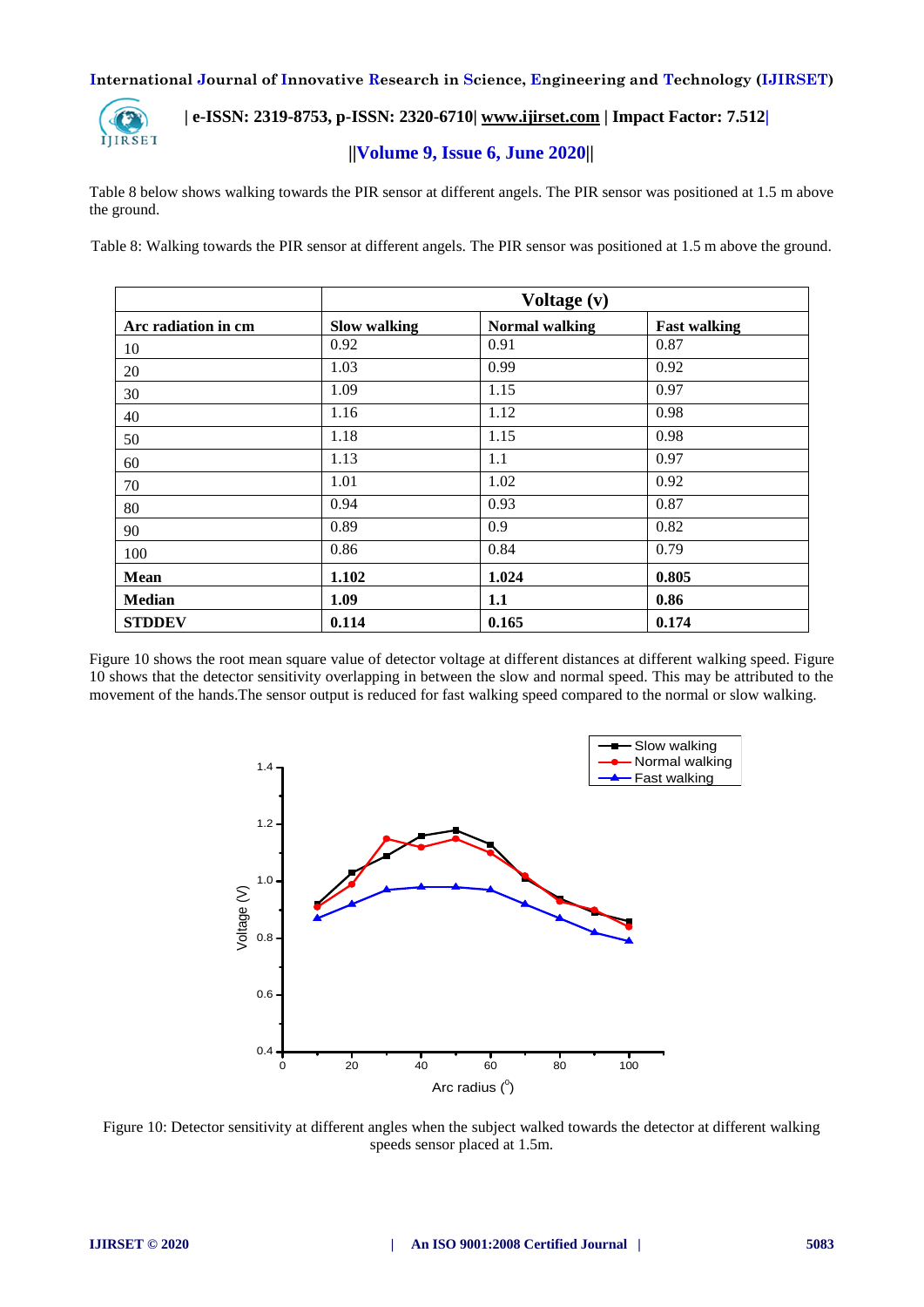

 **| e-ISSN: 2319-8753, p-ISSN: 2320-6710| [www.ijirset.com](http://www.ijirset.com/) | Impact Factor: 7.512|**

## **||Volume 9, Issue 6, June 2020||**

Table 9 below shows walking towards the PIR sensor at different angels. The PIR sensor was positioned at 1.8 m above the ground.

Table 9: Walking towards the PIR sensor at different angels. The PIR sensor was positioned at 1.8 m above the ground.

|                     |                     | Voltage (v)           |                     |  |
|---------------------|---------------------|-----------------------|---------------------|--|
| Arc radiation in cm | <b>Slow walking</b> | <b>Normal walking</b> | <b>Fast walking</b> |  |
| 10                  | 1.25                | 1.15                  | 0.98                |  |
| 20                  | 0.87                | 0.87                  | 0.81                |  |
| 30                  | 1.04                | 1.1                   | 0.9                 |  |
| 40                  | 1.11                | 1.05                  | 0.8                 |  |
| 50                  | 1.12                | 1.1                   | 0.83                |  |
| 60                  | 1.03                | 1.08                  | 0.94                |  |
| 70                  | 0.89                | 0.61                  | 0.41                |  |
| 80                  | 0.87                | 0.75                  | 0.5                 |  |
| 90                  | 1.02                | 1                     | 0.6                 |  |
| 100                 | 1.04                | 1.05                  | 0.75                |  |
| Mean                | 1.024               | 0.976                 | 0.752               |  |
| <b>Median</b>       | 1.035               | 1.05                  | 0.805               |  |
| <b>STDDEV</b>       | 0.116               | 0.167                 | 0.180               |  |



Figure 11: Detector sensitivity at different angles when the subject walked towards the detector at different walking speeds sensor placed at 1.8m.

Figure 11 shows that the detector sensitivity overlapping in between the slow and normal speed. This may be attributed to the fact that it is only the head that has been detected.The sensor output is reduced for fast walking speed compared to the normal or slow walking.

Generally from Figure 8 to Figure 11, as the subject walks through the different arc radius there is general trend of increase and decrease of voltage. The output in slow walking throughout the fig.8 to fig 11 give the highest gradient voltage. This is due to the fact that the source of the infrared radiation and the PIR sensor interact more because of the speed. The maxima is deviating from figure 8 to 11 but ranges between arc radiation of  $50^0$ - $60^0$  the maxima output is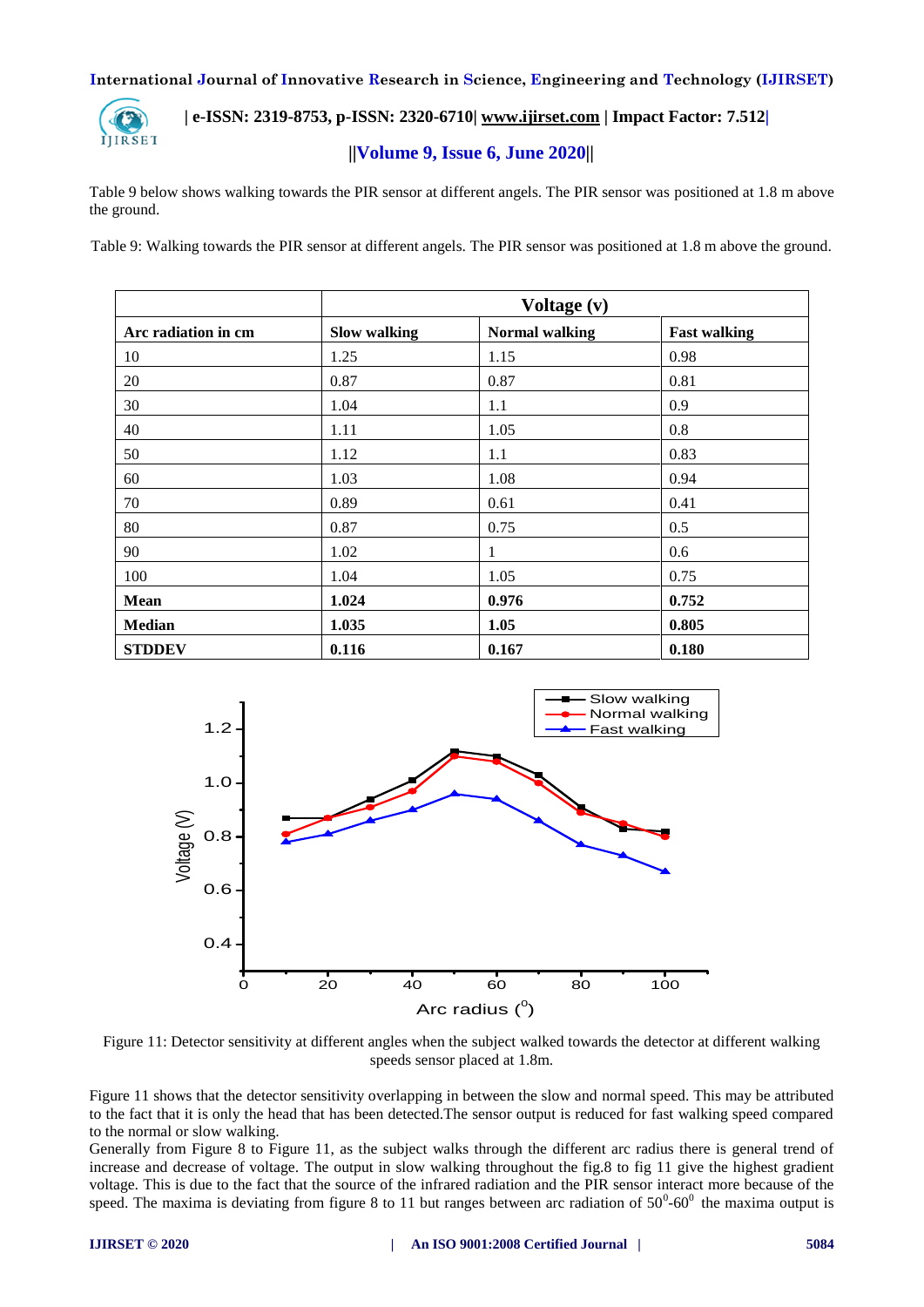

 **| e-ISSN: 2319-8753, p-ISSN: 2320-6710| [www.ijirset.com](http://www.ijirset.com/) | Impact Factor: 7.512|**

## **||Volume 9, Issue 6, June 2020||**

1.5m and is when the sensor is placed at 1m above the ground. This is due to the fact that the main body is corresponding directly. As the object walks towards the sensor a general trend of increase of the voltage output is observed.

Table 10 below depicts walking away from PIR sensor at different angels. The PIR sensor was positioned at 0.5 m above the ground.

Table 10 below shows the walking away from PIR sensor at different angels.

Table 10: Walking away from PIR sensor at different angels. The PIR sensor was positioned at 0.5 m above the ground.

|                          | Voltage (v)         |                |                     |
|--------------------------|---------------------|----------------|---------------------|
| Arc radiation in degrees | <b>Slow walking</b> | Normal walking | <b>Fast walking</b> |
| 10                       | 1.2                 | 1.18           | 1.13                |
| 20                       | 1.23                | 1.2            | 1.14                |
| 30                       | 1.3                 | 1.26           | 1.17                |
| 40                       | 1.35                | 1.32           | 1.21                |
| 50                       | 1.36                | 1.33           | 1.24                |
| 60                       | 1.29                | 1.29           | 1.25                |
| 70                       | 1.27                | 1.25           | 1.18                |
| 80                       | 1.26                | 1.23           | 1.17                |
| 90                       | 1.22                | 1.17           | 1.09                |
| 100                      | 1.16                | 1.13           | 1.06                |

Figure 12 shows that the detector sensitivity is relatively constant from  $20^{\circ}$  to  $90^{\circ}$  when the movement is towards the detector at all speeds. Since the start point is at the sensor, this may affect the amount of radiation being detected throughout. The sensor output is slightly low for fast walking speed compared to the normal or slow walking.



Figure 12: Walking away from PIR sensor at different angels. The PIR sensor was positioned at 0.5 m above the ground.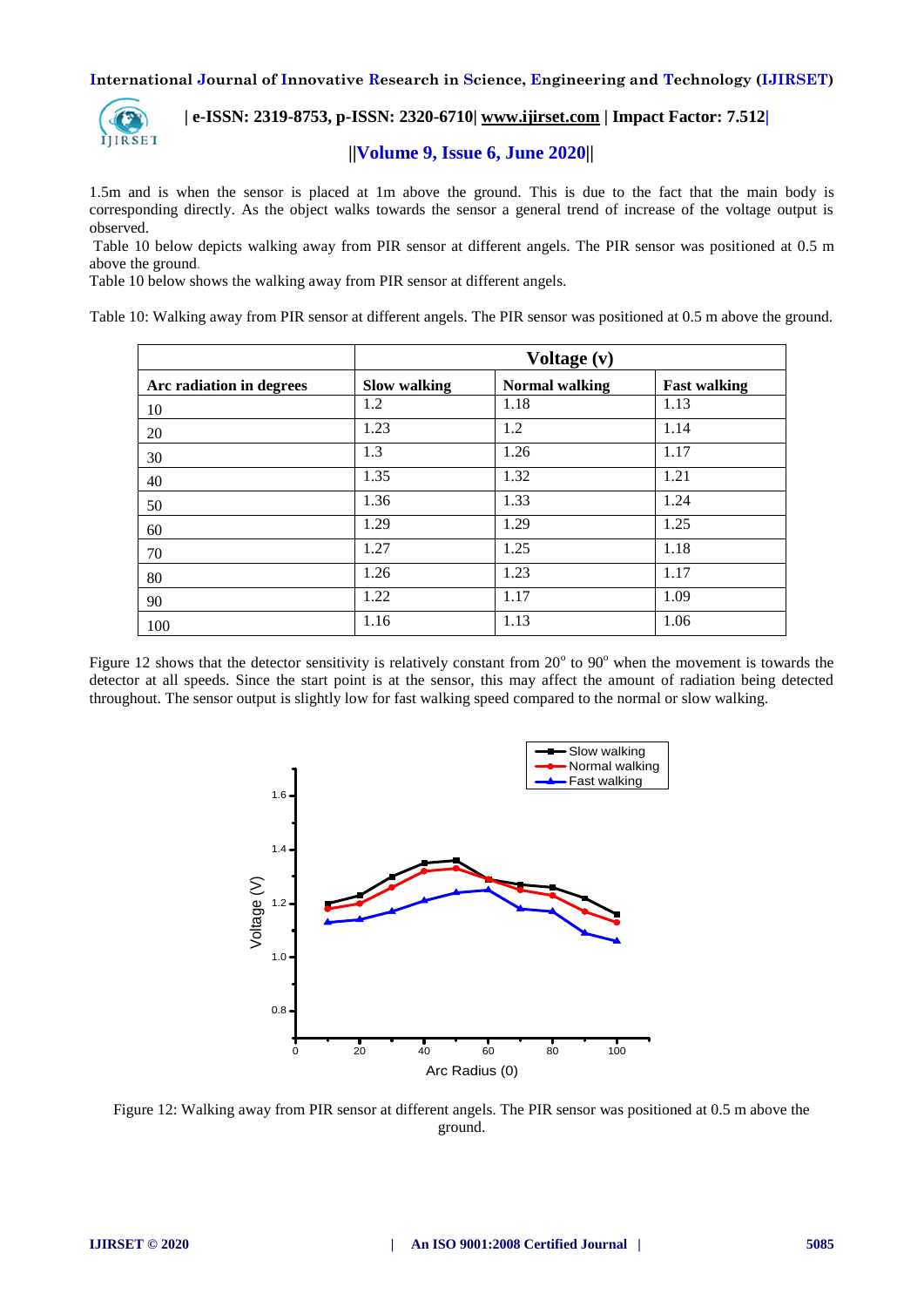

# **| e-ISSN: 2319-8753, p-ISSN: 2320-6710| [www.ijirset.com](http://www.ijirset.com/) | Impact Factor: 7.512|**

# **||Volume 9, Issue 6, June 2020||**

Table 11 below shows walking away from PIR sensor at different angels. The PIR sensor was positioned at 1.0 m above the ground.

|  |  | Table11: Walking away from PIR sensor at different angels. The PIR sensor was positioned at 1.0 m above the ground. |
|--|--|---------------------------------------------------------------------------------------------------------------------|
|  |  |                                                                                                                     |

|                               | Voltage (v)         |                       |                     |
|-------------------------------|---------------------|-----------------------|---------------------|
| Arc radiation in <sup>0</sup> | <b>Slow walking</b> | <b>Normal walking</b> | <b>Fast walking</b> |
| 10                            | 1.25                | 1.26                  | 1.16                |
| 20                            | 1.32                | 1.28                  | 1.17                |
| 30                            | 1.38                | 1.36                  | 1.21                |
| 40                            | 1.43                | 1.39                  | 1.3                 |
| 50                            | 1.45                | 1.41                  | 1.37                |
| 60                            | 1.46                | 1.42                  | 1.36                |
| 70                            | 1.41                | 1.39                  | 1.29                |
| 80                            | 1.39                | 1.35                  | 1.2                 |
| 90                            | 1.35                | 1.29                  | 1.19                |
| 100                           | 1.29                | 1.24                  | 1.2                 |
| Mean                          | 1.35                | 1.29                  | 1.21                |
| <b>Median</b>                 | 1.34                | 1.34                  | 1.20                |
| <b>STD DEV</b>                | 0.1299              | 0.1636                | 0.0773              |

Figure 13 shows that the detector sensitivity being erupt. Despite the start point being near the sensor, the hands movement seem to contribute a high percentage in the output.



**Figure 13:** Walking away from PIR sensor at different angels. The PIR sensor was positioned at 1.0 m above the ground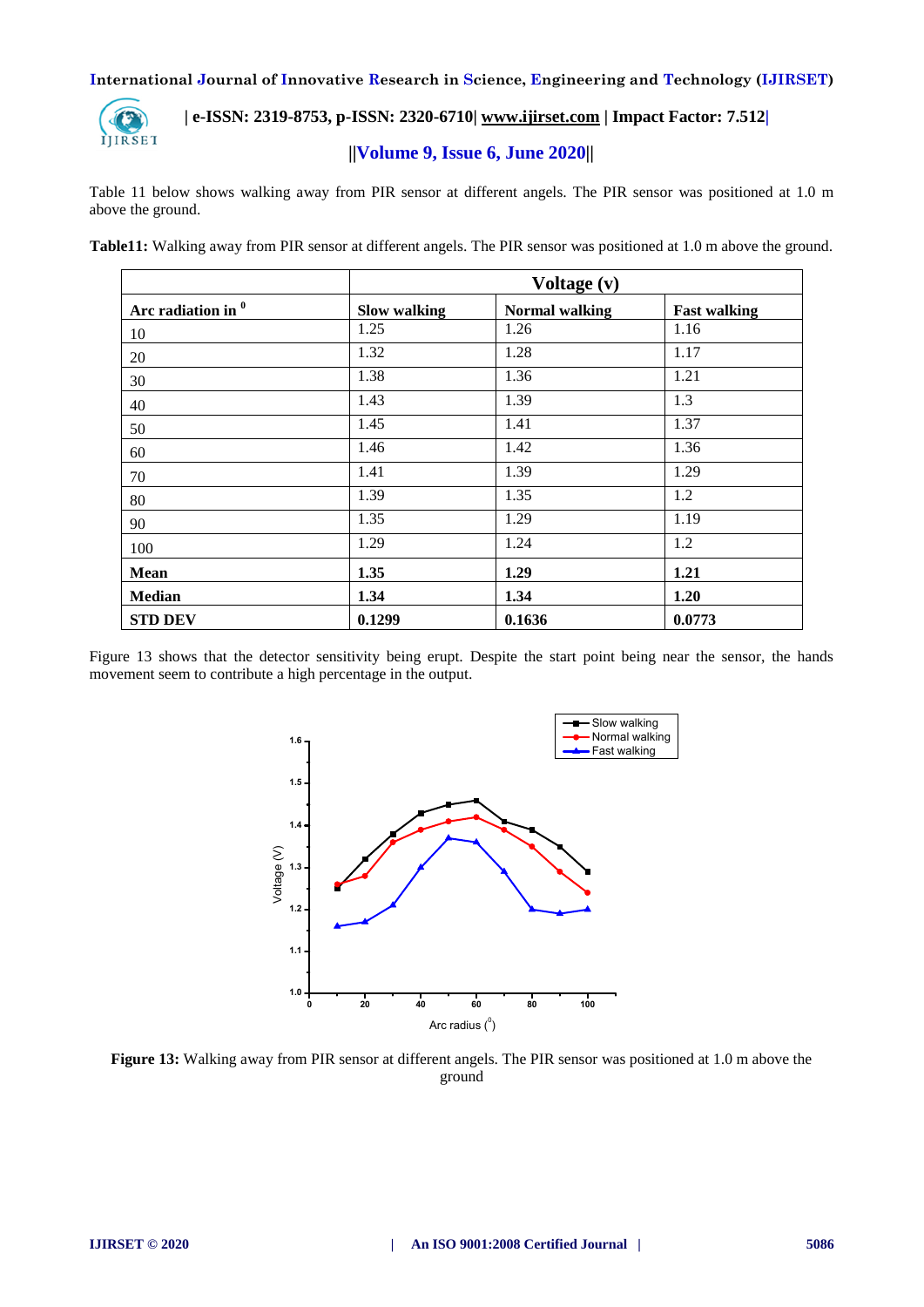

# **| e-ISSN: 2319-8753, p-ISSN: 2320-6710| [www.ijirset.com](http://www.ijirset.com/) | Impact Factor: 7.512|**

## **||Volume 9, Issue 6, June 2020||**

Table 12 below depicts walking away from PIR sensor at different angels. The PIR sensor was positioned at 1.5 m above the ground.

Table 12: Walking away from PIR sensor at different angels. The PIR sensor was positioned at 1.5 m above the ground.

|                    | Voltage (v)  |                |              |
|--------------------|--------------|----------------|--------------|
| angle <sup>o</sup> | slow walking | normal walking | fast walking |
| 10                 | 1.02         | 0.98           | 0.89         |
| 20                 | 1.07         | 1.03           | 0.94         |
| 30                 | 1.1          | 1.04           | 0.98         |
| 40                 | 1.15         | 1.12           | 1            |
| 50                 | 1.21         | 1.18           | 1            |
| 60                 | 1.27         | 1.23           | 1.07         |
| 70                 | 1.23         | 1.19           | 1.1          |
| 80                 | 1.19         | 1.18           | 1.02         |
| 90                 | 1.11         | 1.04           | 0.98         |
| 100                | 1.09         | 1              | 0.92         |

Figure 14 below depicts the Walking away from PIR sensor at different angels. The PIR sensor was positioned at 1.5 m above the ground



Figure 14: Walking away from PIR sensor at different angels. The PIR sensor was positioned at 1.5 m above the ground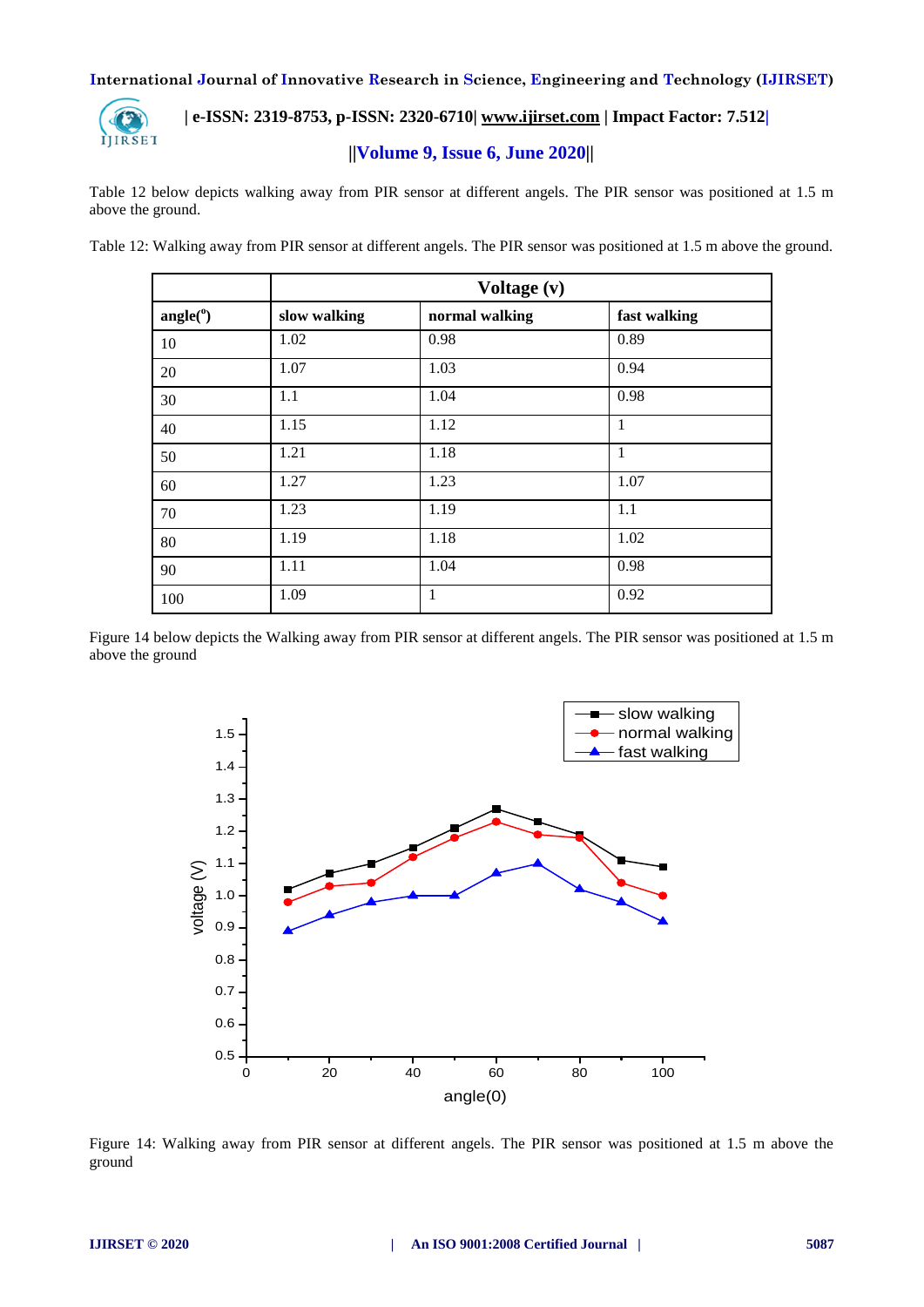

## **| e-ISSN: 2319-8753, p-ISSN: 2320-6710| [www.ijirset.com](http://www.ijirset.com/) | Impact Factor: 7.512|**

## **||Volume 9, Issue 6, June 2020||**

Table 13 below shows walking away from PIR sensor at different angels. The PIR sensor was positioned at 1.8 m above the ground**.**

Table 13: Walking away from PIR sensor at different angels. The PIR sensor was positioned at 1.8 m above the ground.

|                               | Voltage (v)         |                       |                     |
|-------------------------------|---------------------|-----------------------|---------------------|
| Arc radiation in <sup>0</sup> | <b>Slow walking</b> | <b>Normal walking</b> | <b>Fast walking</b> |
| 10                            | 0.8                 | 0.68                  | 0.48                |
| 20                            | 0.84                | 0.76                  | 0.51                |
| 30                            | 0.87                | 0.79                  | 0.58                |
| 40                            | 0.91                | 0.82                  | 0.63                |
| 50                            | 0.92                | 0.86                  | 0.65                |
| 60                            | 1                   | 0.89                  | 0.7                 |
| 70                            | 0.99                | 0.87                  | 0.67                |
| 80                            | 0.93                | 0.79                  | 0.62                |
| 90                            | 0.89                | 0.74                  | 0.59                |
| 100                           | 0.86                | 0.69                  | 0.53                |
| <b>Mean</b>                   | 1.004               | 1.145                 | 0.986               |
| <b>Median</b>                 | 1.03                | 1.19                  | 1                   |
| <b>STDDEV</b>                 | 0.169               | 0.164                 | 0.124               |

Figure 15 below shows the Walking away from PIR sensor at different angels. The PIR sensor was positioned at 1.8 m above the ground. Smooth curves tend to be realized. The speed seem to offer the difference in output. This may be attributed to the fact that it is only the head that has been detected.





From Figure 12 to Figure 13 shows the trend of increase and decrease of the voltage output. The maxima arc radiation range is  $55^{\circ}$ -60°. The y-intercept range is below the curves of the walk towards. The maxima is at 1.46 V. This difference may be attributed to the body direction.